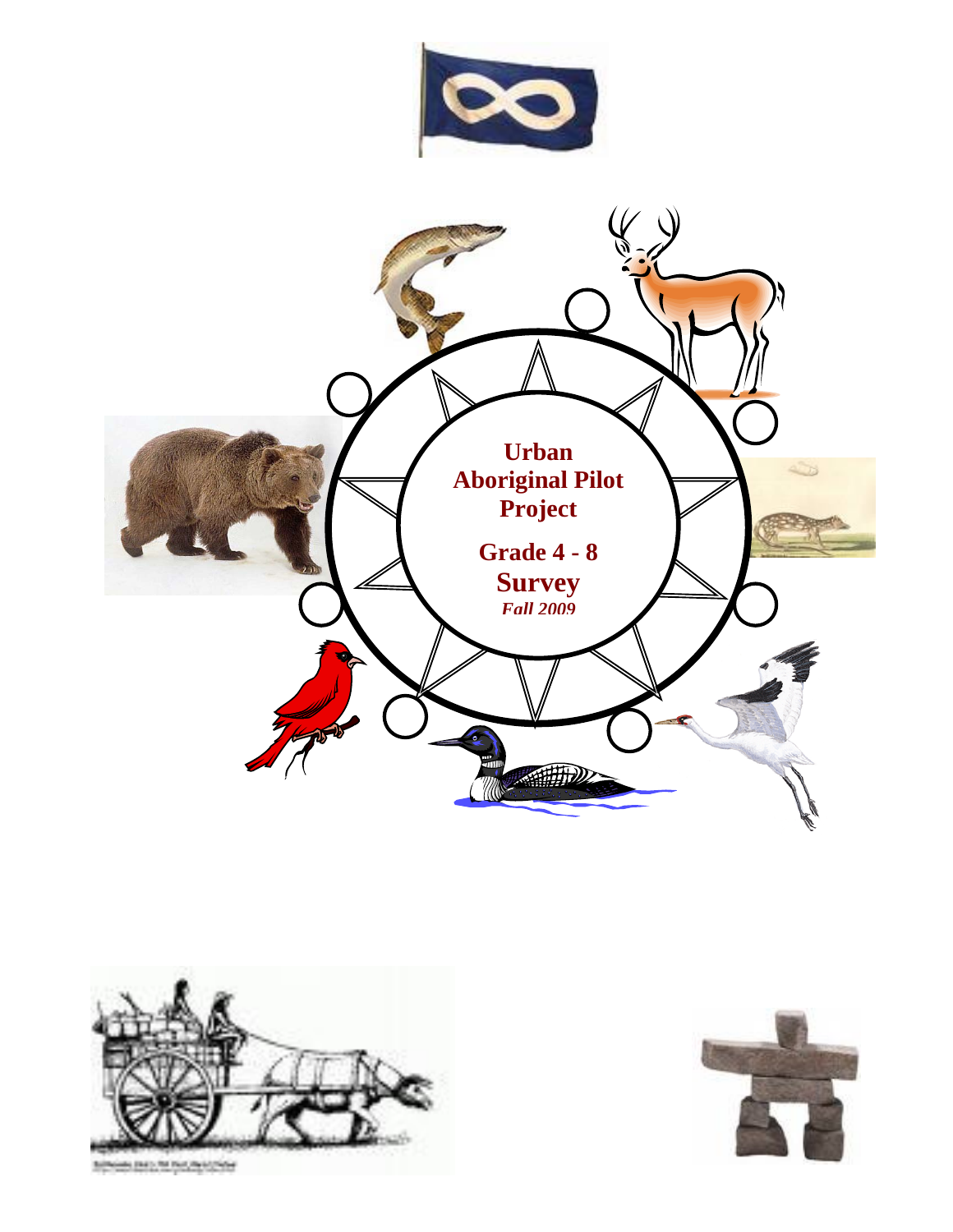

**This is a survey that asks questions about the Urban Aboriginal Education Pilot Project that is at your school.** 

**This survey is voluntary! That means you do not** *have* **do the survey, or if there are some questions that you don't want to answer you don't have to, but we hope you will. We want your help.** 

**You do not have to write your name anywhere on this sheet. We will not know what any one student has written.** 

**Please read every question carefully** 

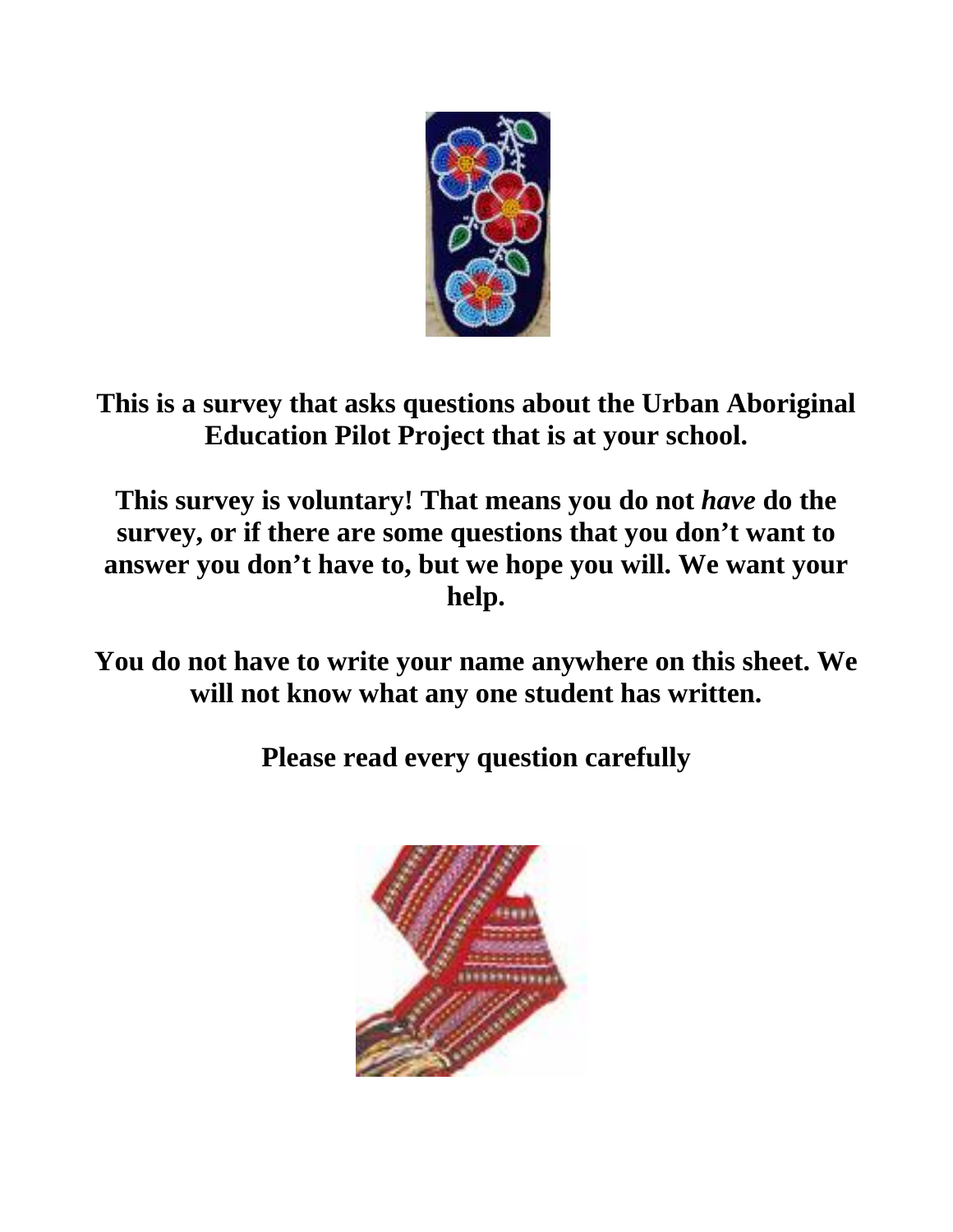1. What grade are you in?

 $\bigcirc$  4<sup>th</sup> Grade 5<sup>th</sup> Grade  $6<sup>th</sup>$  Grade 7<sup>th</sup> Grade 8<sup>th</sup> Grade

**If you are not in one of these grades, please tell an adult. We'll help you.** 

2. My ancestry is:



- I don't want to answer this
- Non-aboriginal
- **C** First Nation
- **O** Métis
- $\bigcirc$  Inuit
- Something else \_\_\_\_\_\_\_\_\_\_\_\_\_\_\_\_\_\_\_\_\_\_\_
- $\bigcirc$  I don't know
- 3. This year, the Urban Aboriginal Education Pilot Project is being held at your school to educate students and teachers about First Nation, Métis, and Inuit peoples. Do you know about this project?
	- Yes Q No

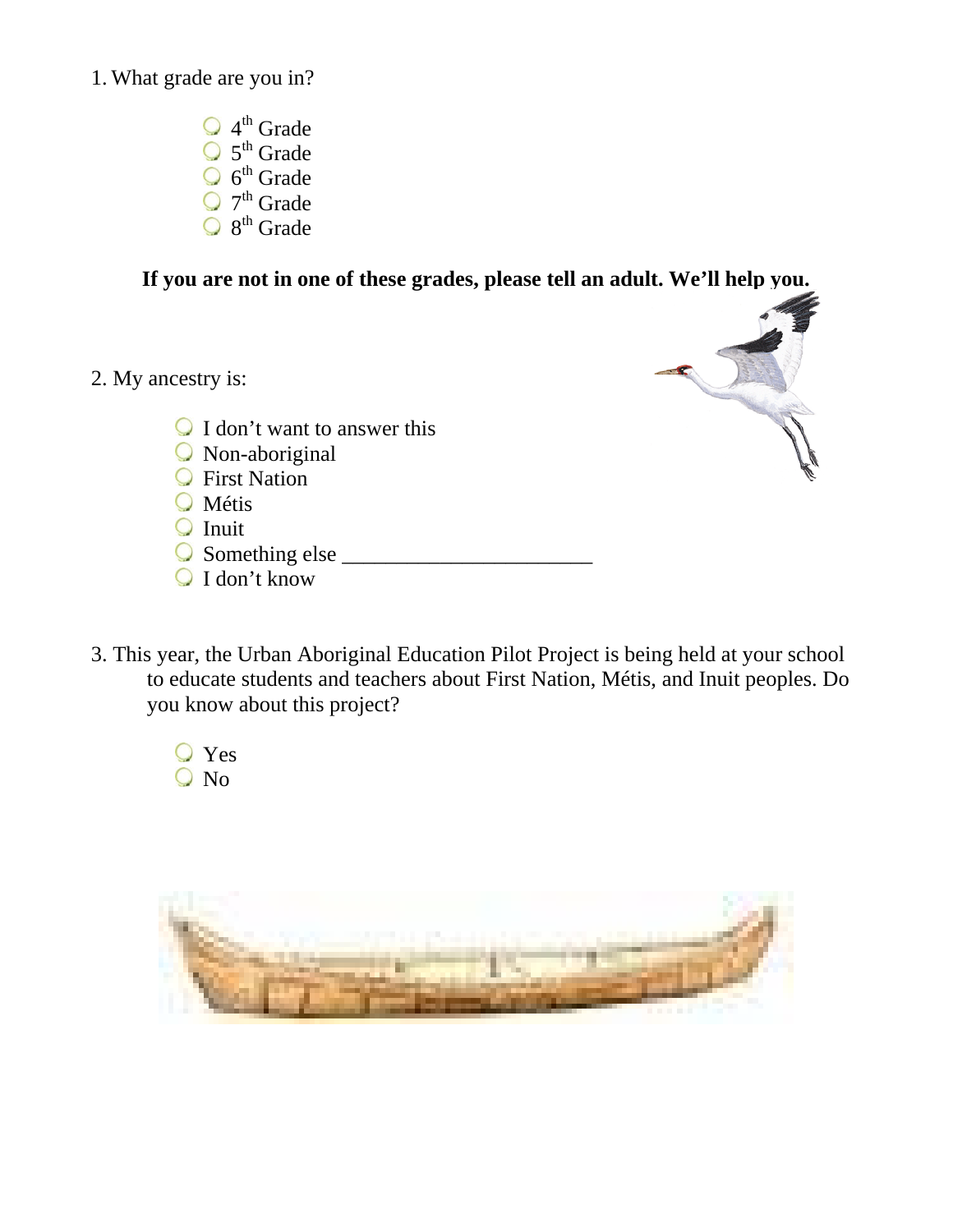- 4. When we say 'welcome', we mean a feeling of being comfortable and feeling like you belong. How welcome do you **usually** feel when you come to school?
	- **Very** welcome
	- **Pretty** welcome
	- **Not very** welcome
	- **Not at all** welcome
	- I **don't know**



5. If there were something that would make you feel more welcome, what would it be?

- 6. When we say '**valued'**, we mean a feeling that your opinions and beliefs are just as important as anyone else's. How 'valued' do you **usually** feel at your school?
	- **Very** valued
	- **Pretty** valued
	- **Not very** valued
	- **Not at all** valued
	- I **don't know**

7. If there were something that would make you feel more valued, what would it be?

- 8. How do you think students at your school treat each other?
	- Students usually treat each other **very well**
	- Students usually treat each other **o.k.**
	- Students usually treat each other **very badly**
	- I **don't know**
- 9. What do you think would make students treat each other well more often?

10. How do you treat other students at your school?

I usually treat others **very well**

- I usually treat others **o.k.**
- I usually treat others **very badly**
- I **don't know**

11. Is there anything that would improve the way you treat other students?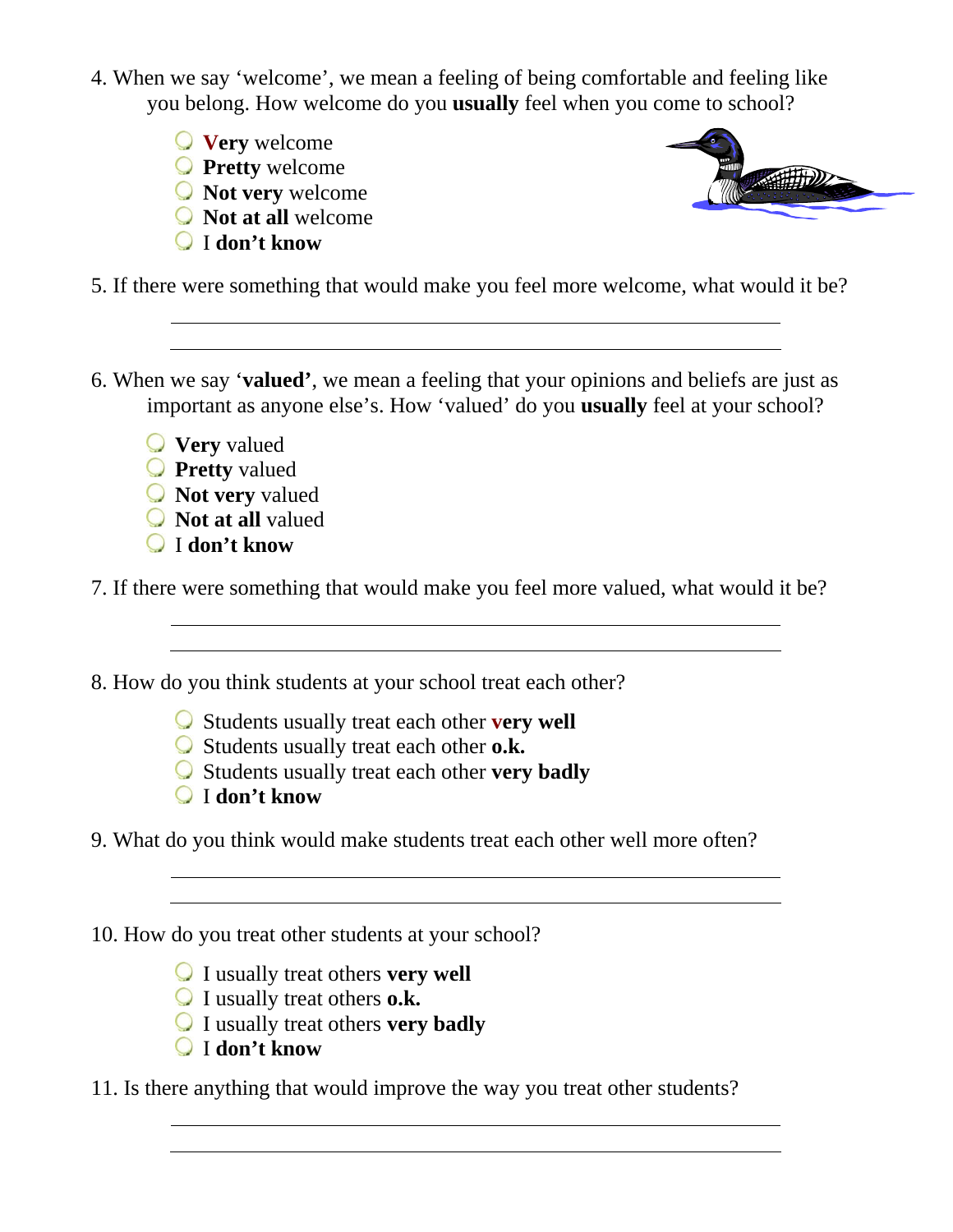- 12. Has First Nation, Métis, Inuit (Aboriginal) information been a part of what you learn in your regular school subjects before this year?
	- **Very much**
	- **Somewhat**
	- **Not much**
	- **Not at all**
	- **I don't know**



- 13. Put a checkmark beside any subjects where First Nation, Métis, Inuit information was a part of what you have learned at school. You can check as many as you like, or 'none' if Aboriginal information has not been a part of any school subject.
	- **Language**
	- **Math**
	- **Science**
	- **Social Studies / Geography / History**
	- **Physical Ed & Health**
	- **Arts (Music, Drama, or Visual Arts)**
	- **French**
	- **None**
- 14. Was using First Nation, Métis, Inuit information in your school subjects interesting?
	- **Very much**
	- **Somewhat**
	- **Not much**
	- **Not at all**
	- **I don't know**
	- **I've never learned First Nation, Métis, Inuit information at school**
- 15. If First Nation, Métis, Inuit information is in your school subjects, what is it usually about?
	- **History**
	- **Culture**
	- **Art**
	- **Spirituality**
	- **Government**
	- **It's not a part of school subjects**
	- **I don't know**

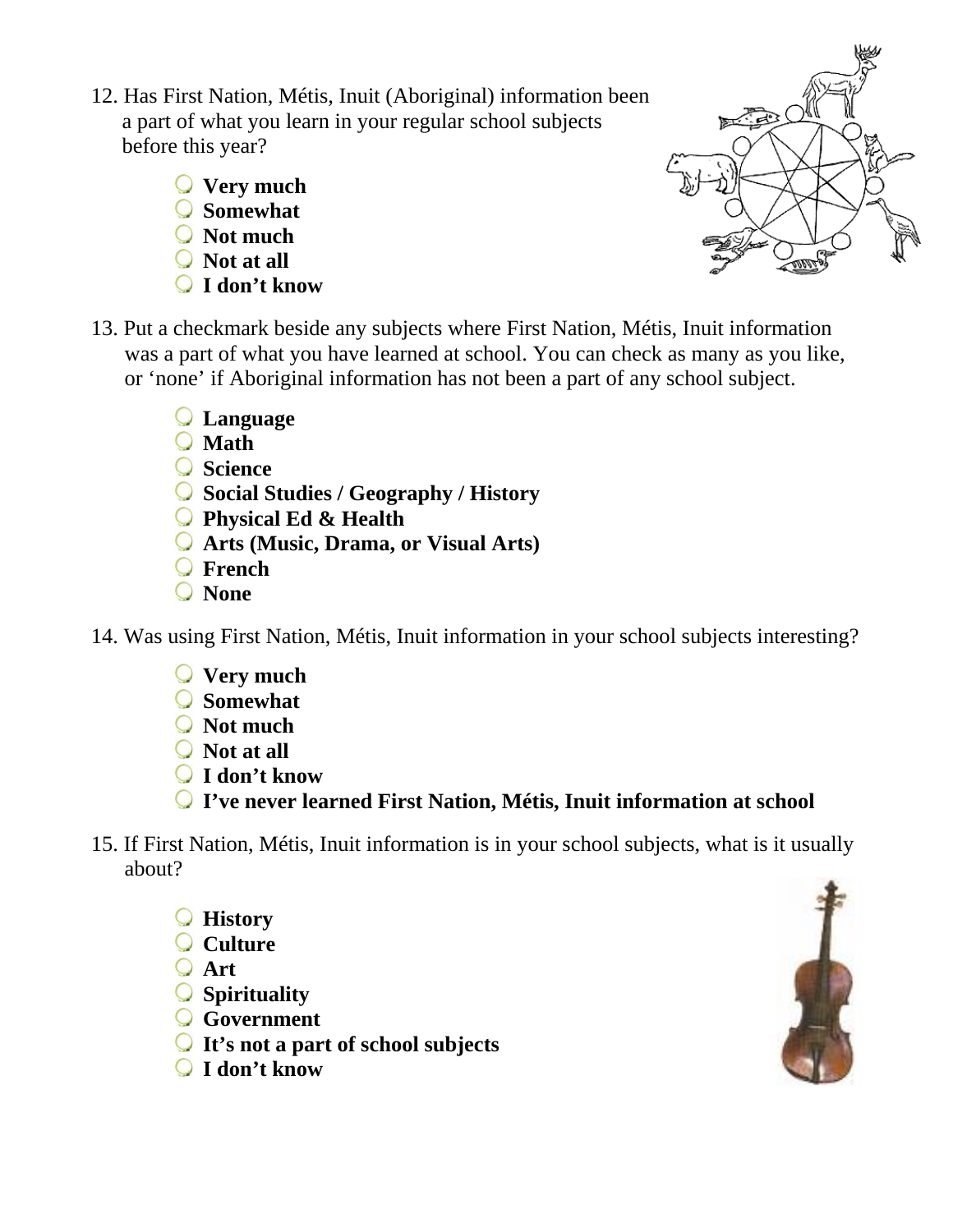- 16. When First Nation, Métis, Inuit information has been used in your school subjects, how comfortable do you feel?
	- **Very comfortable**
	- **I'm o.k. with it**
	- **Not very comfortable**
	- **Not at all comfortable**
	- **It's not a part of school subjects**
	- **I don't know**



17. Do you think that Aboriginal information is something that should be talked about during class time?



17a. Are you interested in learning about Aboriginal peoples?

- **I'm very interested**
- **I'm somewhat interested**
- **I'm not really interested**
- **I'm not interested at all**
- **I don't know or don't care**
- 18. If you would like to make a comment about using First Nation, Métis, Inuit information in your school subjects, feel free to do so here.
- 19. This section is a space where you can put any of your thoughts, feelings, comments, or suggestions about the **Urban Aboriginal Education Pilot Project**. We put this here in case there is something important you would like to tell us, and we forgot to ask in the survey. If you want to draw a picture instead of writing, use the back of this page.